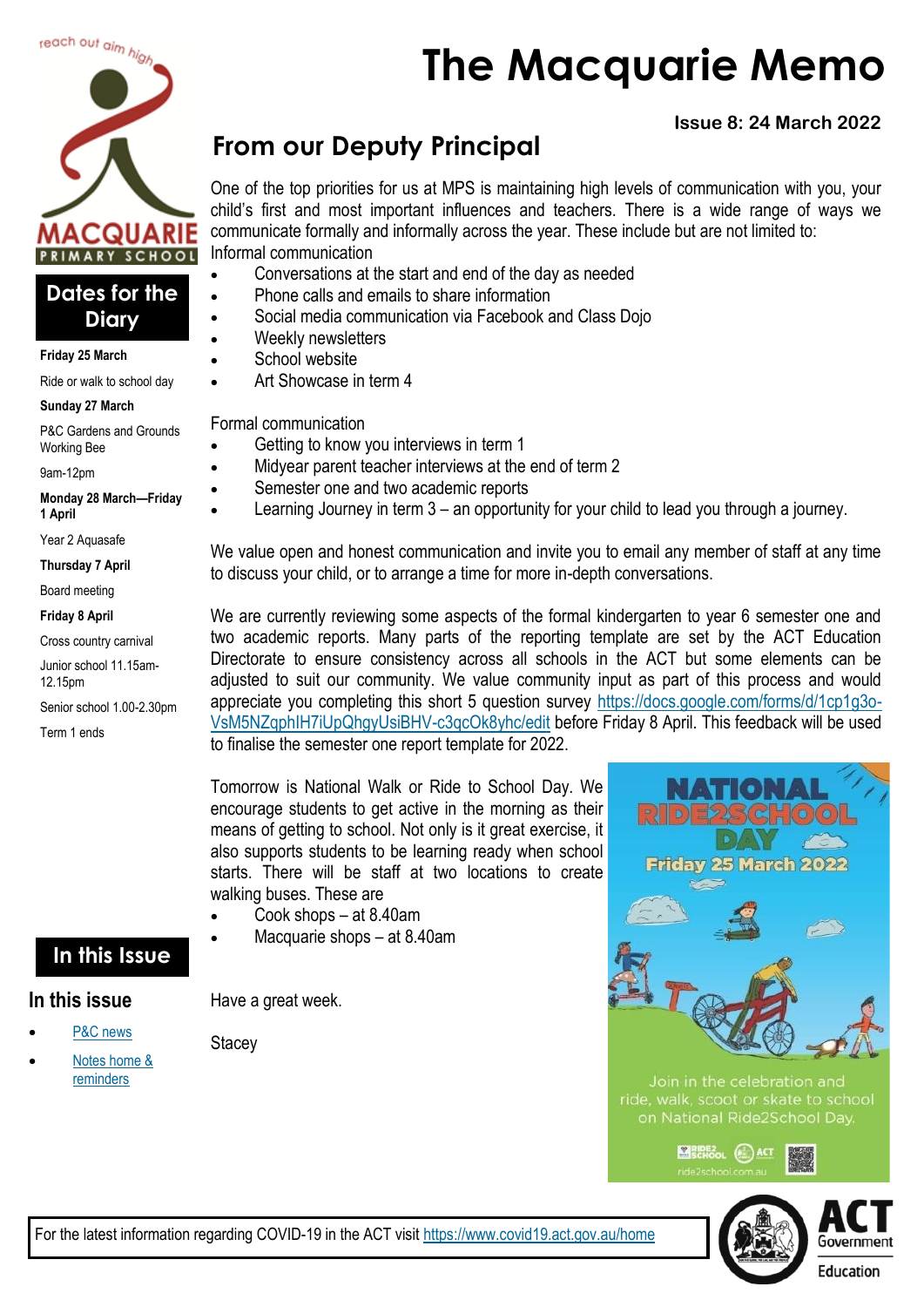# <span id="page-1-0"></span>**NEWS FROM THE P&C**

**From the President:** We still have a couple of vacant positions on the P&C for 2022:

Events and Fundraising Coordinator Preschool Representative



Please contact [macquariepandc@gmail.com](mailto:macquariepandc@gmail.com) asap if you are able to fill one of the roles.

**Gardens and Grounds**: Working Bee this weekend.

We would love you to come along to the working bee this Sunday 27 March from 9am. We will be doing various activities in the gardens and grounds, all are welcome to help out for all or part of the working bee. If you are able to attend, just send me an email: [grounds.mpspandc@gmail.com](mailto:grounds.mpspandc@gmail.com) so we can cater accordingly. Thanks and hope to see you this Sunday. Chris.

**Fundraising and Events**: Online Mother's Day Stall coming soon! An online Mother's Day stall will be setup on Flexischools shortly. Items ranging from \$1 - \$10 will be available for sale leading up to Mother's Day and will be sent home with the children on Friday 6th May.

**Uniform Shop**: \*\*\*\* VOLUNTEER NEEDED \*\*\*\* Are you available Wednesday afternoons once a fortnight? The Uniform Shop needs you in order to continue this valuable service to the school community every week. If you can help please contact Liz: [uniforms.mps@gmail.com](mailto:uniforms.mps@gmail.com)

The P&C Uniform Shop is open:

Mondays 8:45 - 9:15am, Wednesdays 3:00 - 3:30pm, and Fridays 8:45 - 9:15am. Cash and card payments are accepted. Orders can be placed online at [www.flexischools.com.au.](https://aus01.safelinks.protection.outlook.com/?url=http%3A%2F%2Fwww.flexischools.com.au%2F&data=04%7C01%7C%7C28f3d073d6604a793fcf08da08796a30%7Cf1d4a8326c2144759bf48cc7e9044a29%7C0%7C0%7C637831614815550009%7CUnknown%7CTWFpbGZsb3d8eyJWIjoiMC4wLjAwMDAiLCJQIjoi) Online orders will be sent home with students.

Donations of pre-loved uniform items are gratefully accepted during open times. Any questions can be sent to [uniforms.mps@gmail.com](mailto:uniforms.mps@gmail.com) **Class Parent Reps**: We only need four more class parent reps for our classes this year: Red crayfish (Preschool), Electric Eels (year 3/4), Golden Galaxias (year 5/6) and Splendid Silver Perch (year 5/6). Please send an email to: [classparentrepsmps@gmail.com](mailto:classparentrepsmps@gmail.com) if you can fill one of the rolls.

# **LIBRARY NEWS**

#### Book Club

Issue 2 brochures have been sent home with students. Please remember we are taking online orders only at the moment – no cash orders. Orders can be placed at [www.scholastic.com.au/loop](http://www.scholastic.com.au/loop) and are due in by **Sunday March 27**.

#### Holiday Borrowing

Next week (Week 9) we will be encouraging students to return any books they have finished with so they will be able to borrow new books for the holidays. **The library will be closed in Week 10 for some building and resource maintenance**, so overdue notes will be sent home this week to remind students to look for missing books.

# **SCHOOL SPORT ACT SCHOLARSHIP FUND**

School Sport ACT has launched the SSACT Scholarship Fund. The School Sport ACT Scholarship Fund aims to:

- Provide assistance to families who may choose not to have their child trial for selection or accept the selection of their child to an ACT representative team, as they are unable to meet the financial requirements of competing
- The Scholarship Fund is open to applications from students travelling interstate to attend a School Sport Australia Championship. Students attending an ACT hosted Championship are not eligible
- To be considered, each application must be endorsed and signed by the student's Principal. This will include a confirmation of enrolment status, attendance and endorsement for each applicant
- To be eligible to apply, the applicant must be able to demonstrate financial need by providing evidence
- In its inaugural year, the fund will support 25 Scholarships of \$500 each.

Assessment of applications and the allocation of funds are to be spread across the year so students from all 17 sports have fair access to assistance.

If you would like to apply please contact the school for the application form.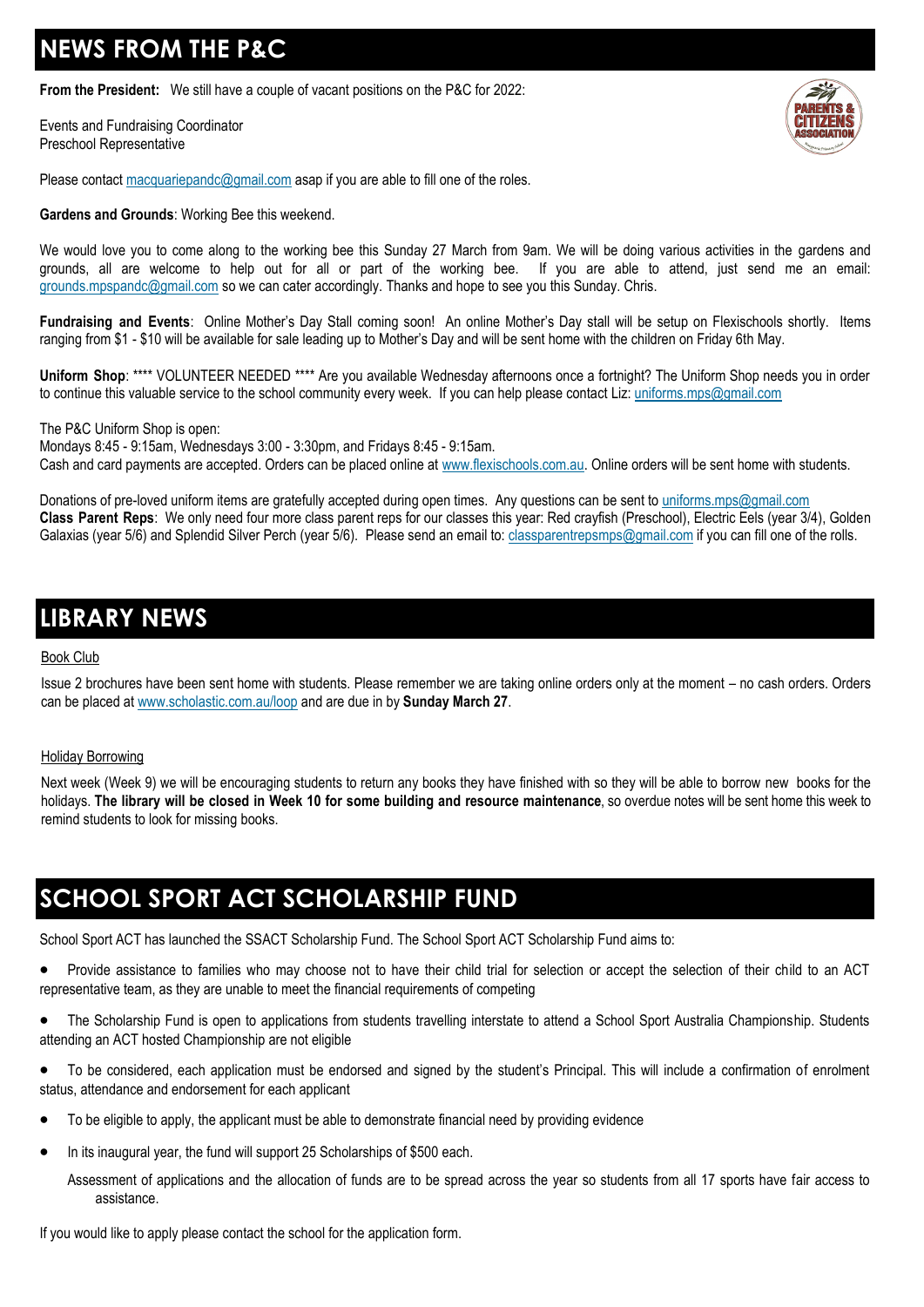## **Sunscreen**

We are a SunSmart school. We are happy to give children reminders to wear sunscreen if they bring their own along in their bag. If your child brings sunscreen please let the teacher know.

## **Birthday Food**

With current Covid restrictions we are unable to share food at school. This includes birthday cakes, lolly bags etc. We request families don't send in food to celebrate birthdays. We appreciate this is a change for families but hope you can understand the reasoning behind it. We want to keep everyone as safe as possible. Teachers are celebrating with students and making their day special in other ways.



## **CROSS COUNTRY CARNIVAL**

We will be holding our school cross country carnival on Friday 8 April, which is the last day of school this term.

A permission note will not be going home for this event, as it will be held in the vicinity of the school. All children are encouraged to participate to the best of their ability, however if your child is unable to participate in this event please inform your child's class teacher. Children are encouraged to wear house colours this day.

At this point it is our understanding that the Belconnen Regional carnival will go ahead, so if you believe your child would like to be selected to represent Macquarie Primary at this event please encourage them to train.

Unfortunately, we are unable to invite parents to watch their child run this year. Expect lots of Dojo posts to see the excitement.

# **SCHOOL PHOTOS: RELEASE OF PERSONAL INFORMATION TO MASTER SCHOOL PORTRAITS (MSP PHOTOGRAPHY)**

On enrolment at Macquarie Primary School you provided the school with personal information that assists us to support the educational needs of your child/ren while they are enrolled in an ACT Government school. The ACT Information Privacy Act 2014 states that this information cannot be used or released without satisfying certain conditions. MSP Photography will be returning for school photos this year in term 2. They have requested your child's name, student ID and class. If you do not consent to include your child in this year's school photos please complete the slip below and return it to the Front Office as soon as possible.

| I do not give permission for my child/ren |             | in class/es | to be included in the 2022 school |
|-------------------------------------------|-------------|-------------|-----------------------------------|
| photos.                                   |             |             |                                   |
| Signed                                    | Parent Name |             | Date                              |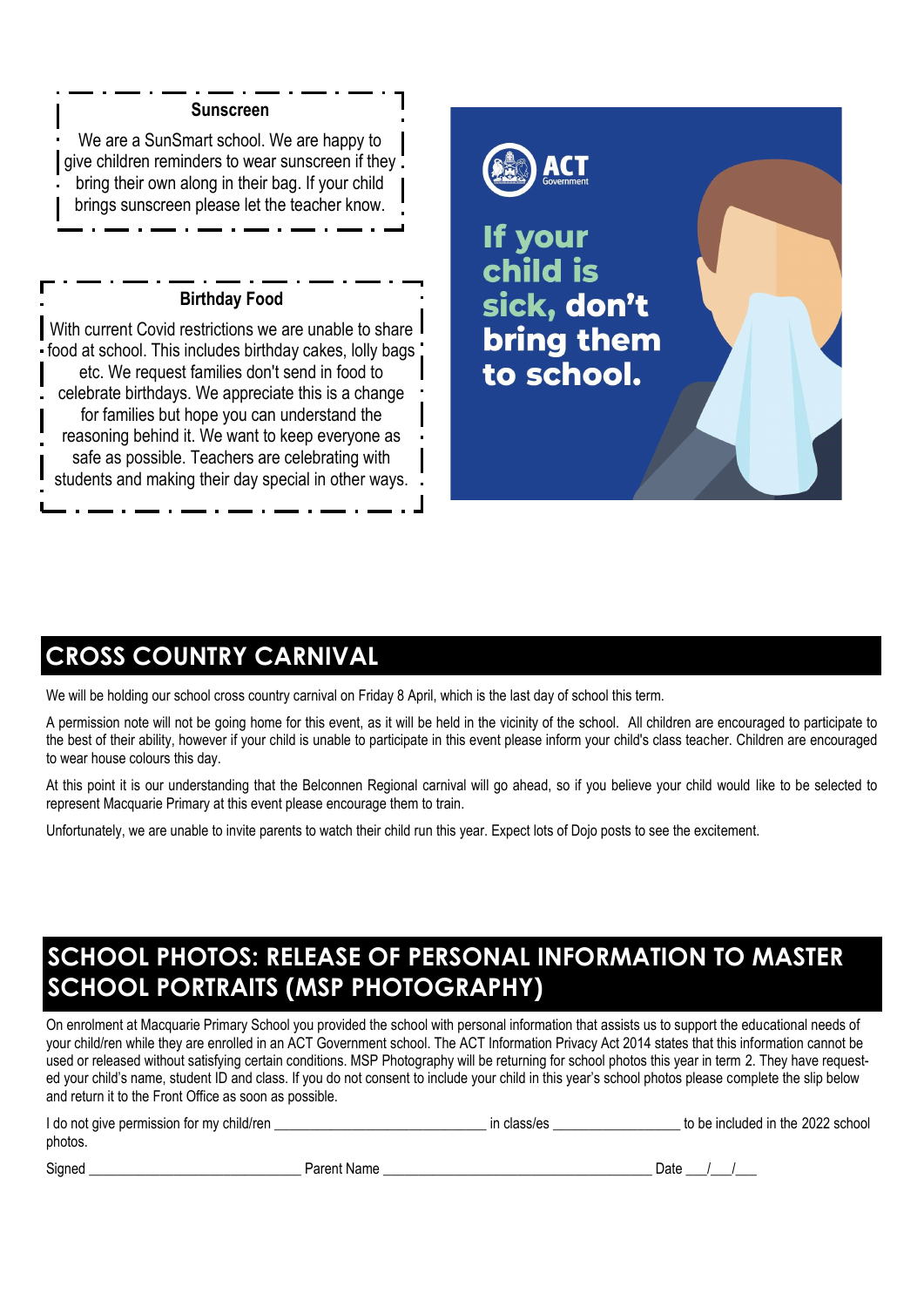# <span id="page-3-0"></span>**NOTES HOME & REMINDERS**

## All notes are available on our school [website](http://www.macquarieps.act.edu.au)

| <b>EVENT DETAILS</b>         | <b>YEAR GROUP</b> | <b>DATE DUE BACK</b>     |  |
|------------------------------|-------------------|--------------------------|--|
| Library Trust Fund donations | All year levels   | Payments welcome anytime |  |
| <b>Medical Consent Form</b>  | All students      | Friday 18 February       |  |
| 2022 Stationery supplies     | All students      | Payments welcome anytime |  |
| Band payment                 | Year 5 & 6 band   | Payments welcome anytime |  |
| Year 6 shirts                | Year 6            | Thursday 7 April         |  |
|                              |                   | <b>Updating Contact</b>  |  |

## **PAYMENT OPTIONS**

#### **Option 1: Electronic Funds transfer**

**Account name:** Macquarie Primary School Management Account

**BSB:** 032 777 **Account number:** 001586

**Use reference** Child's Surname EXCURSION NAME

#### **Option 2: Quickweb**

Go to <http://www.macquarieps.act.edu.au/payment>and follow the prompts. **Use reference** Child's Surname EXCURSION NAME

#### **OUR CLASS NAMES**

| Preschool    | The Little Nippers | Green Yabbies & Red Crayfish                                                             |
|--------------|--------------------|------------------------------------------------------------------------------------------|
| Kindergarten | The Great Barriers | Curious Crocodiles, Super Seahorses & Shiny Sharks                                       |
| Year 1/2     | The Mangroves      | Sensational Sea Snakes, Courageous Clams, Sweet Sea Stars & Great Ghost Crabs            |
| Year 3/4     | Coral Coliseum     | Majestic Mud Crabs, Terrific Tiger Sharks, Superb Stingrays & Electric Eels              |
| Year 5/6     | Freshwater Fish    | Magnificent Murray Cod, Splendid Silver Perch, Golden Galaxias & Scintillating Saratogas |
| Small Group  | The Water Birds    | Proud Pelicans                                                                           |
|              |                    |                                                                                          |

# **MEDICATIONS**

**Information**

Please update the school • office if you have any changes to phone numbers, home address or email address.

In the interests of keeping all students safe, **medication that your child requires during the school day must be stored in the front office**. Macquarie's school office team manages first aid, emergency medical plans and medications for students. Please contact the front office team if you have any changes to your child's medical treatment

### **For noting - ambulance**

ACT School students who are injured or become ill at school or during approved school excursions within the ACT are entitled to free emergency ambulance services that includes medical treatment and

# **SUSTAINABILITY TIPS**

Plan your meals for the week so you only buy the amount of food you need. This will also save you money.

# **SCHOOL CONTACT DETAILS**

**Office hours:** Monday — Friday 8.30am — 3.30pm

## **Macquarie Primary is an**

## **ANAPHYLAXIS AWARE SCHOOL**

| Phone K-6 site:          | 02 6142 1550                                 | <b>Principal</b>        | Jodie Rowell     | jodie.rowell@ed.act.edu.au     |
|--------------------------|----------------------------------------------|-------------------------|------------------|--------------------------------|
| Phone preschool:         | 02 6142 1570                                 | <b>Deputy Principal</b> | Stacey Naden     | stacey.naden@ed.act.edu.au     |
| Email:                   | admin@macquarieps.act.edu.au                 | Executive (P-Yr2)       | Candice Kingston | candice.kingston@ed.act.edu.au |
| Website:                 | www.macquarieps.act.edu.au                   | Executive (Yr3-6)       | Mariam Hijazi    | Mariam.hijazi@ed.act.edu.au    |
| Facebook:                | http://www.facebook.com/<br>macquarieprimary | <b>Business Manager</b> | Ann Walker       | ann.walker@ed.act.edu.au       |
| <b>P&amp;C President</b> | macquariepandc@gmail.com                     | <b>Board Chair</b>      | Amy McGuire      |                                |